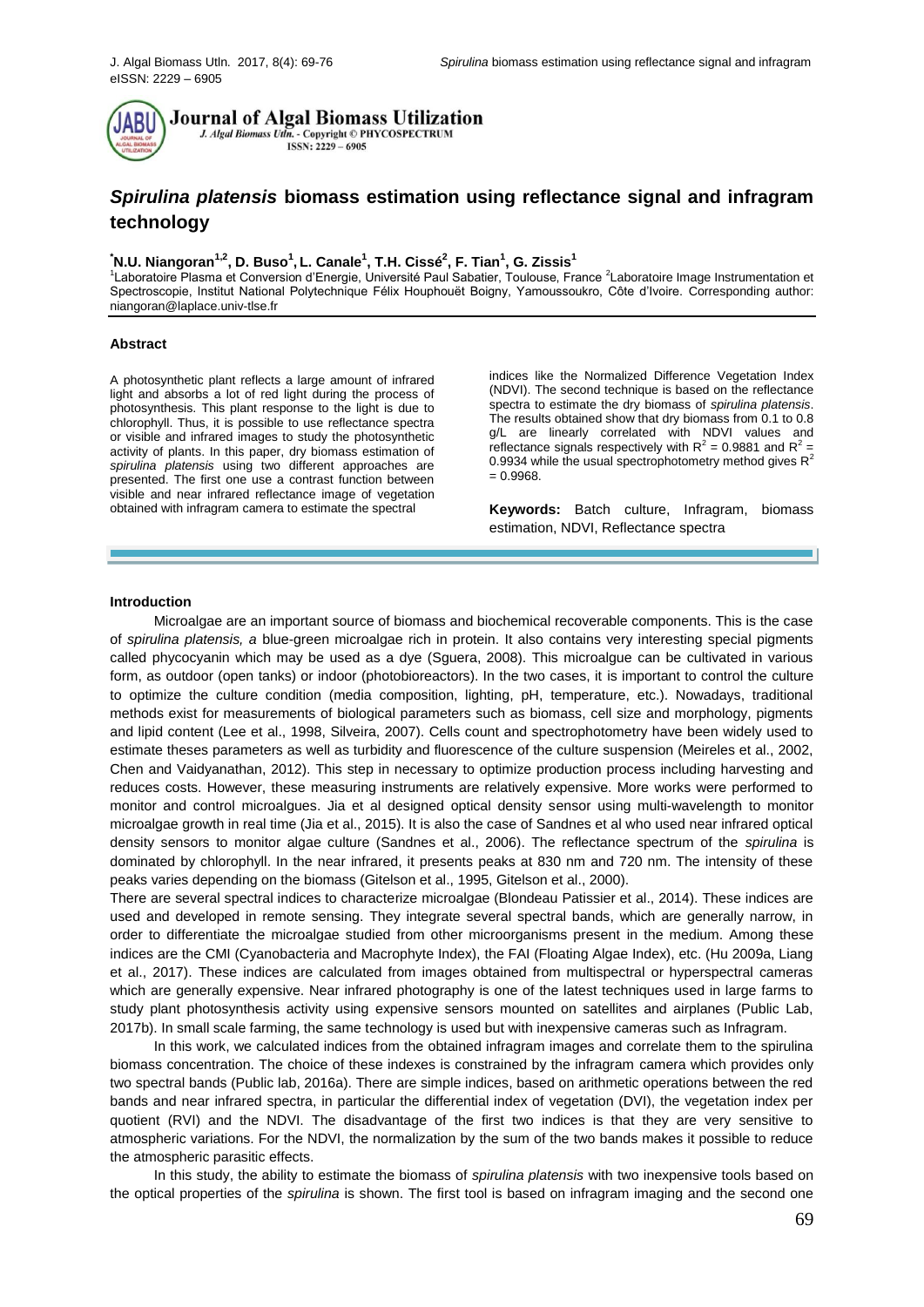on reflectance measurement. These two techniques enable measurements without taking samples in the culture. Contrary to the usual method, spectrophotometry, where the medium must be diluted, non-turbid and non-diffuse, in the case of infragram imaging and reflectance measurement, the medium can be diffuse, concentrated and agitated.

## **Materials and methods**

## *Culture Conditions*

The microorganism used was *spirulina platensis* UTEX LB 2340, which was grown in Zarrouk medium (Zarrouk, 1966). The strain culture was grown in a 80 liters glass container with continuous illumination provided by white tubular fluorescent lamps at 32.5±0.5℃, and agitated by a circulating pump. For inoculation, a certain amount of the strain culture was taken, filtered by a 30µm strainer, and then diluted with Zarrouk.

The batch cultures were performed in chamber at 28°C. An aquarium made with transparent glass was selected as the incubator. 5 liters of Zarrouk medium were filled for the cultivation. As shown in figure 1, two LEDs plates were fixed beside the incubator. 8 red LEDs 660 nm (LHCPDP, OSRAM) at 400 µmol·m<sup>-2</sup>·S<sup>-1</sup> were used to illuminate the culture. The (Photosynthetic Photon Flux Density) PPFD is measured by a spectrophotometer (specbos 1201) in an integrating sphere (diameter: 25cm). Wave maker pumps are used to agitate the culture solution. The flow velocity was 3000 L/h (Sunsun JVO-101A, WilTec Wildanger Technik GmbH, Germany).



**Fig 1. Experimental set up for incubators**

#### *Measurement of Biomass Concentration*

The biomass of spirulina platensis was determined by measuring the optical density (OD) at 680 nm using UV/Vis/IR spectrophotometer (Spectronic 20 GeneisSYS, Spectronic Instruments, USA). The sample of the culture were filtered through pre-dried, pre-weighed cellulose acetate filter membranes (Sartorius Stedium Biotech, Germany) and washed with distilled water and with 0.9% sodium chloride to remove the non-soluble salts remaining on the filter before drying for 72 h at 35°C. After weighing the dried filter, we obtained the relationship between the biomass dry weight DW (g/L) and optical density OD<sub>680</sub> with R<sup>2</sup> = 0.9968:  $DW = 0.7247 \cdot OD_{680} + 0.0044$  (1)

## *Images acquisition and NDVI calculation*

We used an infragram camera Point & Shoot of 5 MPix (2304×1536, Public Lab). It is a modified ordinary webcam (Mobius Action). Indeed the infrared filter was removed, and a red filter called written 25A is added to block the blue and green light (figure 2). This camera captures visible light (red light) on the red channel, and near infrared (NIR) on the blue and green channels.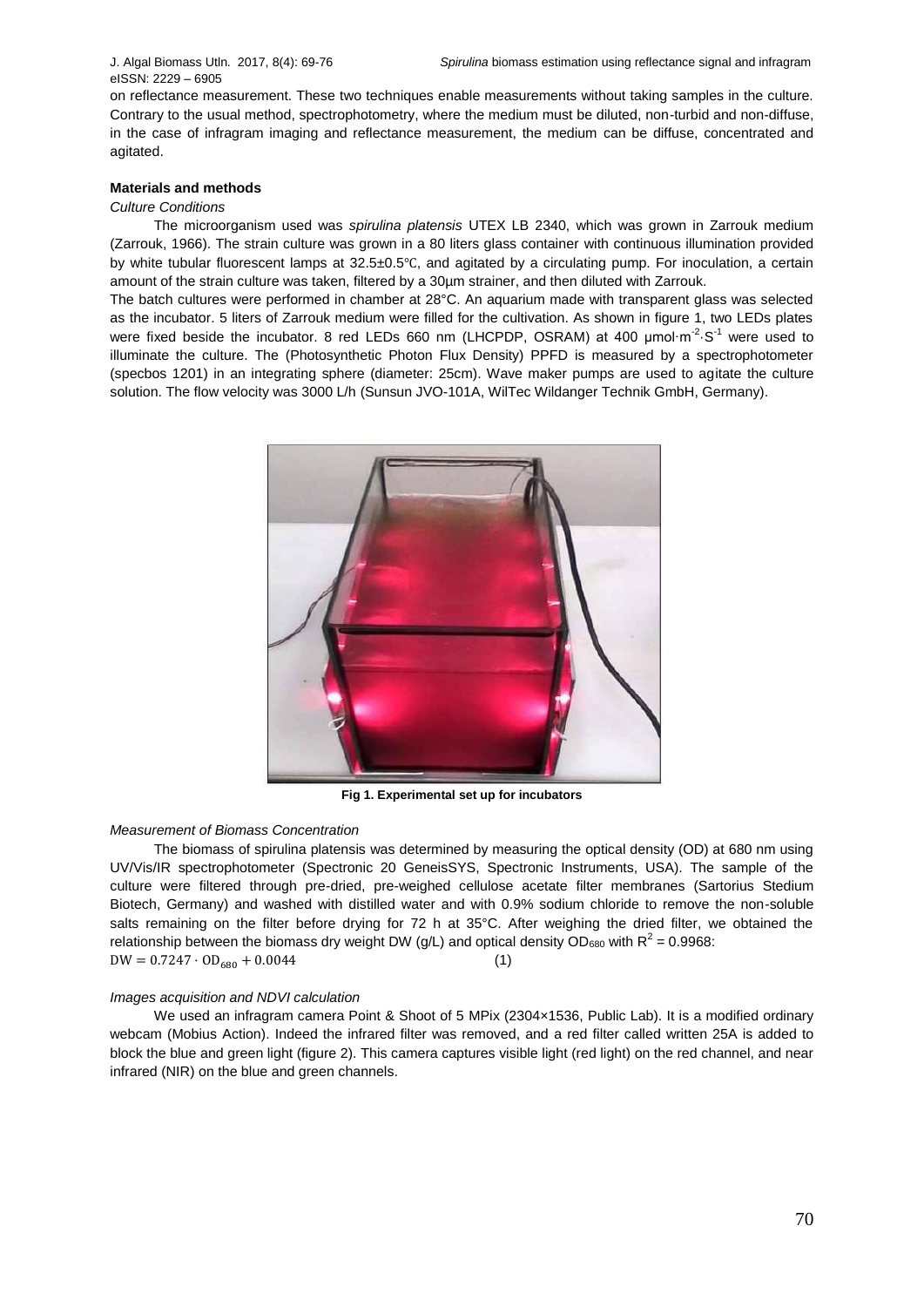eISSN: 2229 – 6905



**Fig 2. Spectral response of camera redfilter (Source: [https://publiclab.org/notes/cfastie/11-24-2015/dual-band-pass-filters\)](https://publiclab.org/notes/cfastie/11-24-2015/dual-band-pass-filters)**

The red channel will capture NIR, but also red light and the two will be mixed in an unknown proportion. So although this modified camera can capture a mostly pure NIR image (in the blue channel) it cannot capture a mostly pure visible image. Infragram technology requires reflectance from both visible and infrared region for assessing the amount of photosynthesis in plants. Each day, a sample of collected spirulina culture is exposed to sunlight for image acquisition (figure 3). This sample was homogenized in a small tank to maximize uniformity of the solution.



**Fig 3. Experiment setup for infragram image acquired.**

The NDVI is calculated by following equation:

$$
NDVI = \frac{R_{NIR} - R_{red}}{R_{NIR} + R_{red}}
$$

(2)

Where  $R_{NIR}$  is reflectance in the range from 700 to 1000 nm and  $R_{red}$  is reflectance in the range 600 to 700 nm respectively. An image in false color NDVI is then obtained and the average value of NDVI is calculated. The calculation principle for this index is as follows: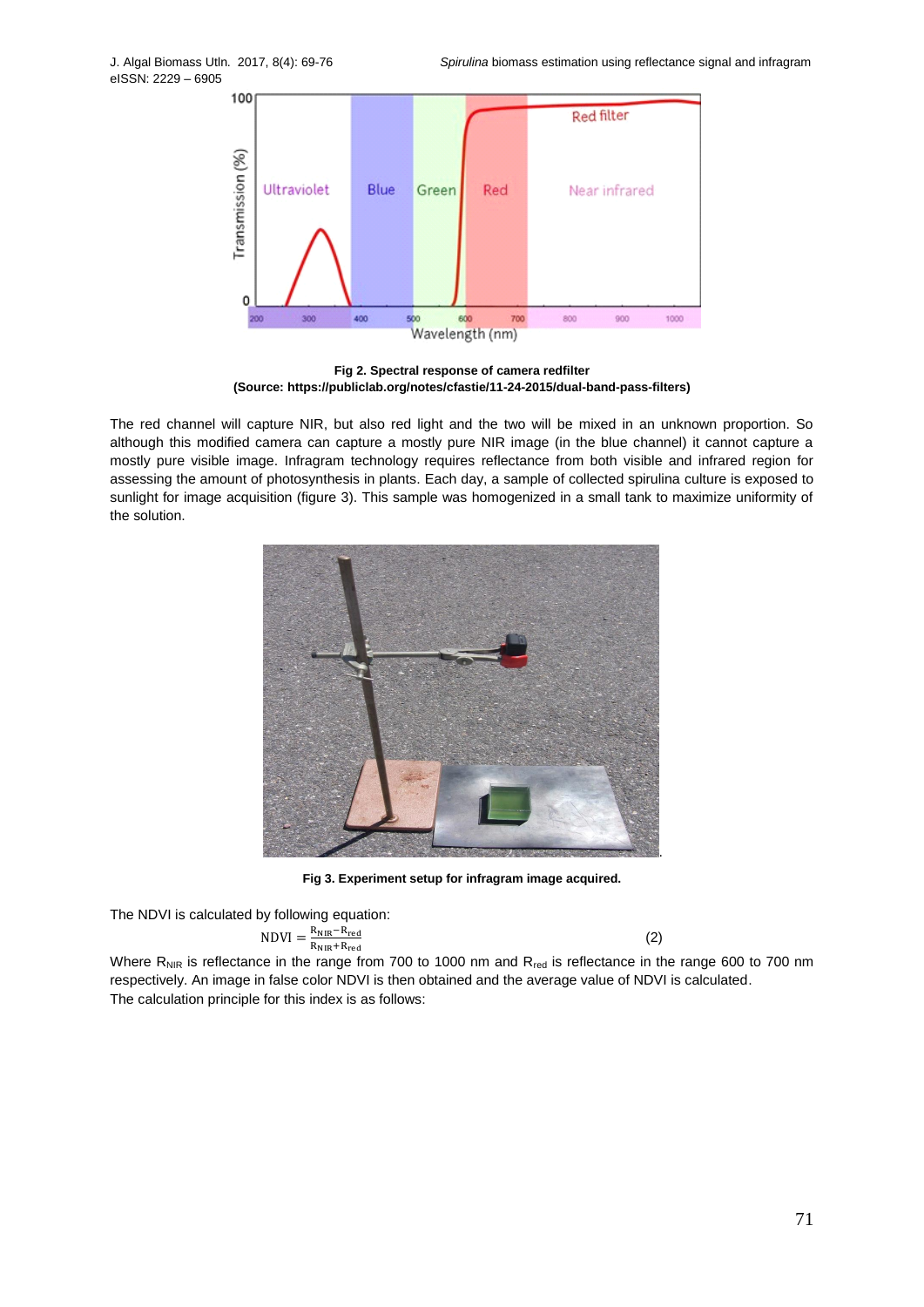

**Fig 4. Experimental setup for reflectance signal measurement.**

The greyscale image NDVI consists of pixels having the same intensity. This intensity is obtained by averaging the pixels of the calculated gross gray level image with the near infrared and red bands of the infragram image. The value of the NDVI index associated with the biomass of a given sample is obtained by the difference between the NDVI index of the sample and the NDVI of the Zarrouk culture medium. The experiments were carried out for 8 days over the period from 25 July to 01 August 2016 in Auzeville-Tolosane (France) 43.5327°N and longitude 1.4912°E. The global solar radiation allowed us to study the influence of the intensity of the solar illumination on NDVI values. Global radiation data were obtained from *meteo France* for the station located in Auzeville-Tolosane.

This station (latitude 43.529°N and longitude 1.504°E) is located at 1.6 km from the site were the experiment were carried out. Infragram images of two spirulina samples were taken with a biomass concentration equal to 0.2 g/L and 0.5 g/L at different times over two days. These samples were kept away from light to minimize biomass variations. For each measurement, the optical density at 680 nm is measured to ensure that there is no concentration variation.

## *Biomass measurement by reflectance signal*

We designed a sensor to measure the reflectance signal at 830 nm. This sensor includes a photodiode (OPT101 from Texas Instruments) peak sensitivity is around 850 nm surrounded by 10 near infrared LEDs at 830 nm (TSHG5510 from Vishay Semiconductors). A polyethylene tube separates the Photodiode and LEDs. We used infrared filter with a cut-on wavelength at 750 nm to cut the light of 660 nm (Dichroic longpass filter, Edmund optics) (figure 5).



**Fig 4. NDVI calculation principle.**

The reflectance normalized value of sample is given by equation 3:

$$
R(90) = \frac{R_{sample} - R_{\text{CultureMedium}}}{R_{\text{Maximum}} - R_{\text{CultureMedium}}}
$$
\n(3)

In which R<sub>Sample</sub>, R<sub>CultureMedium</sub> are respectively the voltages corresponding to the reflectance signals of the sample **and the culture medium. RMaximum is the voltage corresponding to the sample which have a maximum reflectance signal (in Volt).**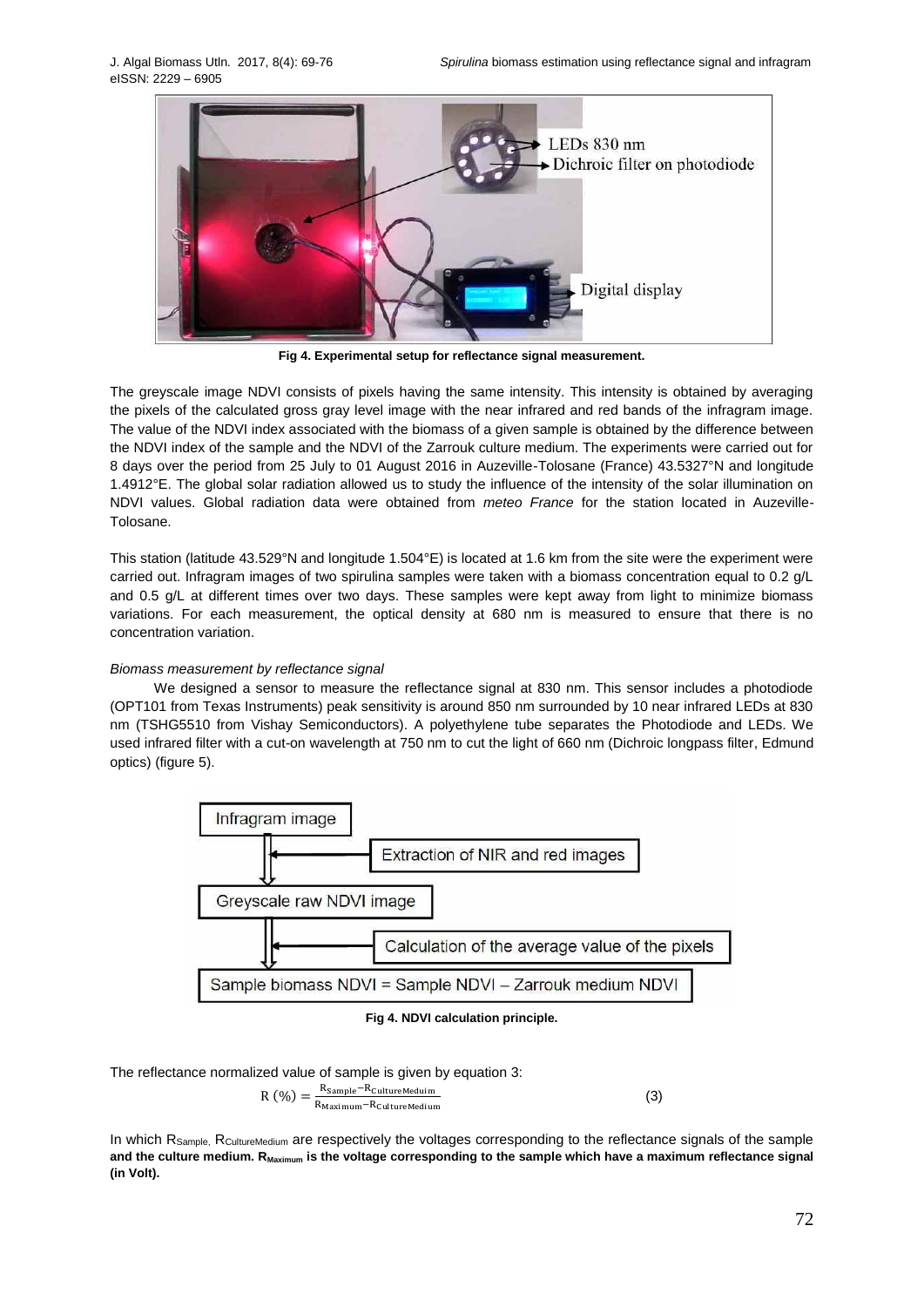# **Results and Discussion**

# *Biomass evolution as a NDVI function*

The infragram images of the culture medium and spirulina samples of the 6 first days of spirulina culture are shown in figure 6. We can see differences in color between the images. The infragram images take a light blue color as the biomass increases. The infragram image of a vegetation containing a certain amount of chlorophyll is sky blue in color (Pubic Lab 2016c).



**Fig 6. Infragram images of culture medium and spirulina samples.**

Figure 7 shows the NDVI gray level images obtained from the of infragram images. Grayscale allows to see contrast differences between infrared and red components of infragram images. For example, in figure 7 the increase in biomass by observing the NDVI images can be appreciated.



**Fig 7. NDVI images of culture medium and spirulina samples.**

In table 1, different average NDVI values corresponding to the three cultures are presented. There is an average standard deviation of  $\pm$  19.58 $\cdot$ 10<sup>-5</sup> to the pixel values composing the NDVI grayscale image. This standard deviation value indicates a good homogenization of the samples of spirulina. During the first six days of culture, NDVI values are consistent. These values increase with the biomass concentration under relatively high solar illumination (between 217 and 310 W $\cdot$ m<sup>-2</sup>). For the last two days, low NDVI values are found which is in contradiction with the increase in biomass concentration. This could be justified by the low solar illumination (below 160 W·m<sup>-2</sup>). We can therefore assert that the intensity of the solar irradiance has an influence on the NDVI values in our study.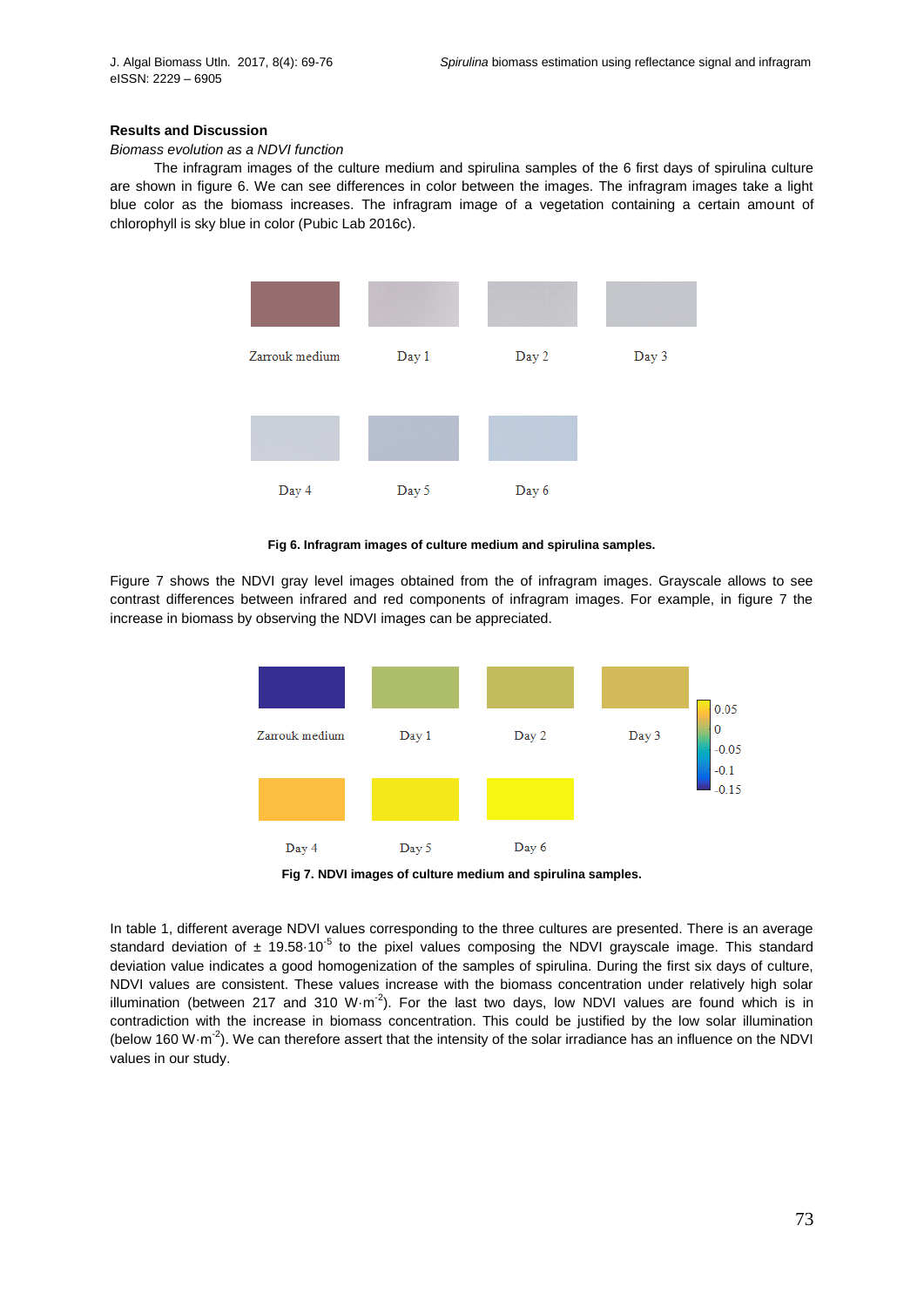| <b>Days</b>   | $DW$ (g/L) | <b>NDVI</b> | <b>SD</b>             | <b>SI</b><br>(W/m <sup>2</sup> ) |
|---------------|------------|-------------|-----------------------|----------------------------------|
| 0             | 0.098      | 0.1515      | $28,93.10^{5}$        | 217                              |
| 1             | 0.199      | 0.1604      | $22.88 \cdot 10^{-5}$ | 221                              |
| $\mathcal{P}$ | 0.323      | 0.1674      | $10.49 \cdot 10^{-5}$ | 248                              |
| 3             | 0.504      | 0.1961      | $43.15 \cdot 10^{-5}$ | 315                              |
| 4             | 0.636      | 0.2139      | $13.00 \cdot 10^{-5}$ | 325                              |
| 5             | 0.728      | 0.2204      | $10.62 \cdot 10^{-5}$ | 310                              |
| 6             | 0.790      | 0.2005      | $15.35 \cdot 10^{-5}$ | 122                              |
| 7             | 0.855      | 0.2097      | $12.20 \cdot 10^{-5}$ | 160                              |

## **Table 1. NDVI values by biomass**

SD: Standard deviation. SI: Solar irradiation

The NDVI values of days 6 and 7 were not correlated with their concentrations

in biomass, the first 6 values of the biomass concentration as a function of the NDVI for the 3 crops averaged (figure 8) are represented. It can already been noticed an almost identical NDVI values for the 3 cultures, which shows a good repeatability (standard deviation average is equal to  $\pm$  0.38%) of our measurement system (camera infragram). The adjustment of the mean (blue point) shows that the biomass concentration changes linearly as a function of the NDVI biomass according to the following equation with  $R^2$  = 0.9881:

$$
DW(g/L) = 8.5534 \cdot NDVI - 1.1697 \tag{4}
$$

The intensities of the reflectance in the red and the near infrared depend on the physiological state of the spirulina individuals but more particularly to their number. Thus, when the spirulina biomass concentration is high (spirulina population), *spirulina* reflects a large amount of infrared light and a very small amount of red light, which makes it possible to have a high NDVI. Sajith et al., studied aquaponics plant health using infragram technology. They showed that NDVI is high when photosynthetic activity increase. (Sajith et al., 2016).



**Fig 8. Evolution of dry biomass according to NDVI.**

Figure 9 shows the influence of the intensity of the solar irradiance on the NDVI for the two samples with biomasses equal to 0.2 g/L and 0.5 g/L.

The NDVI values have been measured over two days in order to obtain different illumination values (time labeled in red corresponds to measurements made on July 28, 2016 and those labeled in green on July 27, 2016). The Biomass concentration values of 0.2 g/L and 0.5 g/L have mean values of NDVI respectively equal to 0.1755  $\pm$ 0.0112 and 0.2083  $\pm$  0.0133. For some Solar irradiance values below 160 W·m<sup>-2</sup>, NDVI values remain relatively low for the 2 samples. Beyond this illumination value, high NDVI values are found increasing with illumination. However, on July 27<sup>th</sup>, at 10 am, the NDVI values are lower than those of 9 am contrary to the intensities of solar illumination (shadow effect). These observations may be justified either by the solar angle or by the physiological state of the microalgae (Hu 2009). For the measurements carried out, the maximum NDVI values were obtained at 12 pm. In general, at this time the sun is at the zenith, which therefore avoids the effect of the solar angle on infragram images.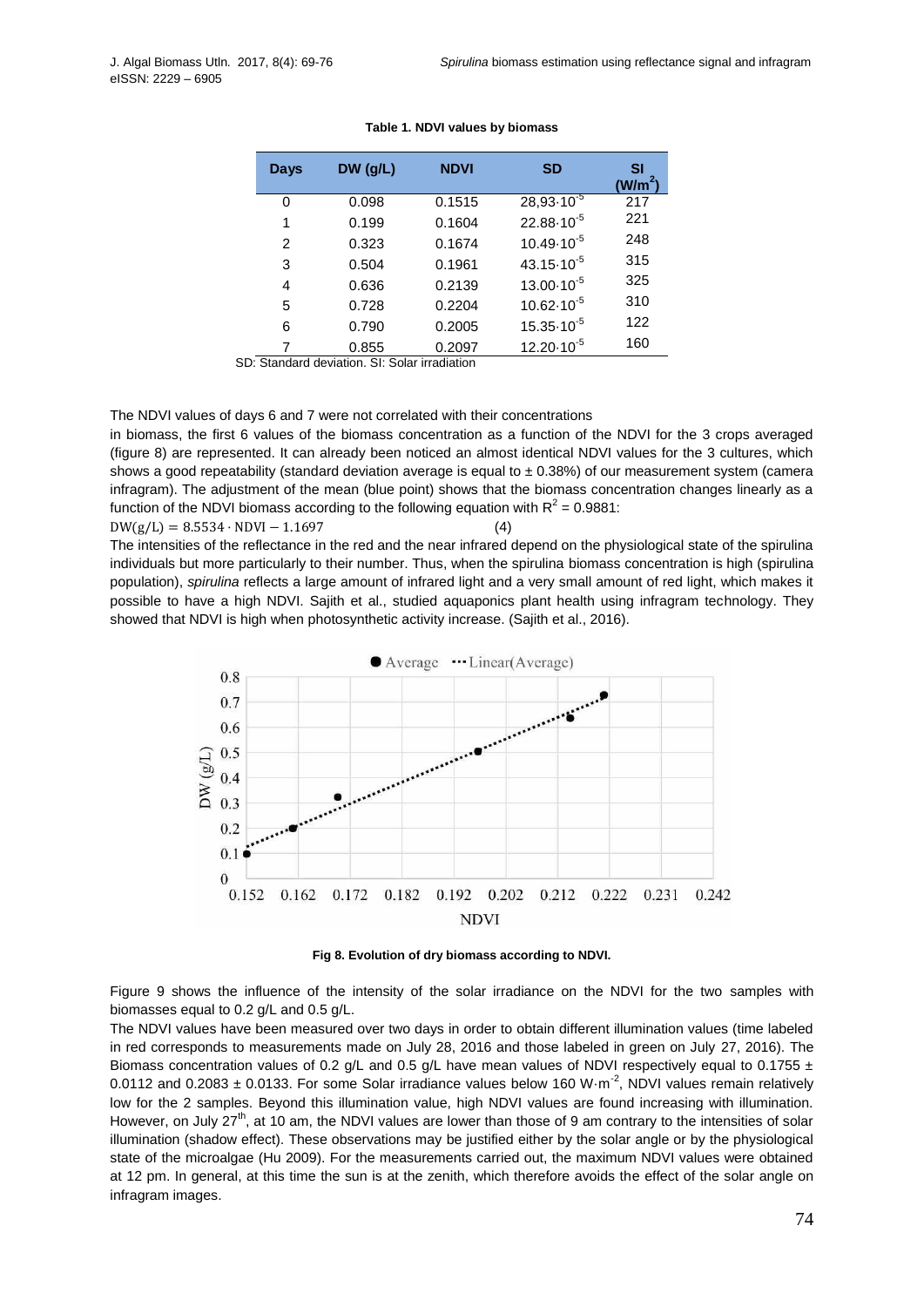

**Fig 9. Evolution of the NDVI as a function of the intensity of the solar irradiance.**

# **Evolution of the biomass as a function of the reflectance signal**

The concentration of spirulina biomass changes linearly as a function of reflectance signal (figure 10). The voltage supplied by the reflectance signal is linked to the chlorophyll content contained in spirulina. Moreover, this content of chlorophyll depends on the culture conditions and especially on the population of spirulina.

The spirulina biomass concentration is proportional to the population of Spirulina: the more the population increases the more biomass increases. Measured data are almost identical with an error of 0.47%. The relationship between the dry weight of biomass and the reflectance signal is given by the following equation with  $R^2$  = 0.9934:

 $DW(g/L) = 8.231 \cdot R(\%) + 0.0104$  (5)



**Fig 10. Evolution of biomass according to reflectance.**

## **Conclusion**

In this paper, we presented two simple and efficient methods to estimate spirulina platensis biomass. One consists to measure the reflectance signal of spirulina solution at 830 nm and the other is based on the analysis of infragram images contrast. These two methods make it possible to estimate the spirulina biomass with  $R^2$ above 0.9. However, the culture must be well homogenized. Moreover, the infragram images reliability depends on solar illumination. Measurements should be perform when solar irradiation is high (typically above 160 W·m<sup>-2</sup>) and when the sun is at the zenith to avoid shadow effect. The reflectance sensor can be used to monitor spirulina growth in photobioreactors. On the other side infragram imaging can be used in open systems because it requires solar illumination. Compared to time consuming conventional measurement techniques using expensive devices, those two fast and low cost techniques have also the advantage to monitor spirulina growth without taking sample of the culture.

#### **Acknowledgments**

The authors would like thank Biosentec company for experiments on *spirulina platensis*, LAPLACE electronic service in particular Nordine Ouahhabi for reflectance sensor display design and Dr Bagui Olivier for image processing explanation.